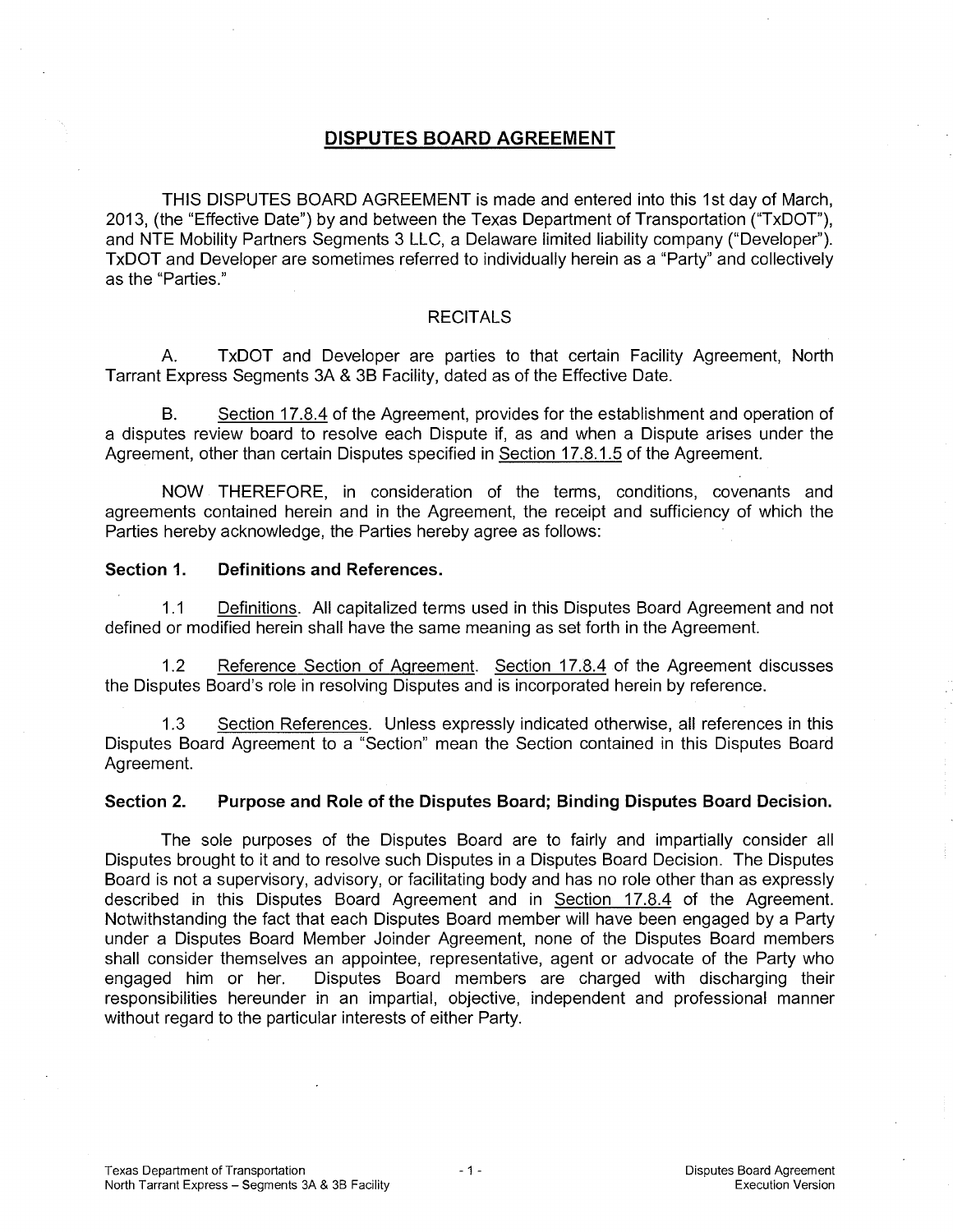## **Section 3. Selection, Replacement and Removal of Disputes Board Members and Candidates.**

## 3.1 Selection of Disputes Board Candidates and Disputes Board Members.

3.1.1 At all times, each Party shall endeavor to maintain a list of five candidates who satisfy the Disputes Board Member Qualifications set forth in Section 4 and have been approved or deemed approved by the other Party to serve on the Disputes Board (each such list being a "Disputes Board Member Candidates List"). No Party shall communicate ex parte with a person on its or the other Party's Dispute Board Member Candidates List regarding the substance of a Dispute.

3.1.2 Whenever a Dispute that is subject to the Dispute Resolution Procedures is referred to the Disputes Board for resolution, each Party shall, within 15 days after notice of such referral is given or received (or within seven days after notice of a Fast-Track Dispute is given or received), appoint and engage one of the approved candidates on its Disputes Board Member Candidates List to serve on the Disputes Board. The Disputes Board empanelled to resolve each Dispute shall consist of three individuals, except as otherwise provided for resolution of Small Claims under Section 5.3.3 or resolution of Disputes that arise under Part D of Exhibit 7 as set forth in Section 3.1.5 or as the Parties may agree pursuant to Section 3.1.4. The panel shall consist of (a) one member selected by TxDOT, (b) one member selected by Developer and (c) a third member selected pursuant to Section 3.1.3. To set forth the terms and conditions of such appointment and engagement, each Party and its appointed Disputes Board member shall enter into a Disputes Board Member Joinder Agreement in the form attached hereto as Attachment 1.

3.1.3 The two members whom TxDOT and Developer appoint to the Disputes Board shall, within 15 days after their appointment (or within seven days after their appointment, if the Dispute for resolution is a Fast-Track Dispute), select the third Disputes Board member (the "Disputes Board Chair") from among the remaining candidates that appear on the Parties' respective Disputes Board Member Candidate Lists. If the two Disputes Board members appointed by TxDOT and Developer are unable to reach agreement on their selection of the Disputes Board Chair within such time period, then either TxDOT or Developer or both shall request that the Chief Administrative Judge of the Travis County District Courts select the Disputes Board Chair from among the remaining candidates who appear on the Parties' Disputes Board Member Candidate Lists and meet the Disputes Board Member Qualifications. Both Parties waive all rights to appeal the decision of the Chief Administrative Judge, except if the individual designated by such judge to serve as the Disputes Board Chair is not among the candidates remaining on the Parties' Disputes Board Member Candidate Lists or does not meet the Disputes Board Member Qualifications. Within 15 days after the selection of the Disputes Board Chair by the two appointed members or the Chief Administrative Judge (or within seven days after such selection if the Dispute is a Fast-Track Dispute), the Party on whose list the Disputes Board Chair appears and the individual selected to serve as the Disputes Board Chair shall enter into a Disputes Board Member Joinder Agreement.

3.1.4 The Parties may mutually agree at any time prior to issuance of a Disputes Board Decision that the relevant Dispute shall be resolved by the Disputes Board Chair alone rather than by the three member panel, and any such agreement shall be irrevocable when signed in writing. If the Parties so agree, they shall issue a joint written directive stating their mutual agreement that the Disputes Board Chair alone shall resolve the relevant Dispute. Thereafter, the Disputes Board Chair rather than the Disputes Board shall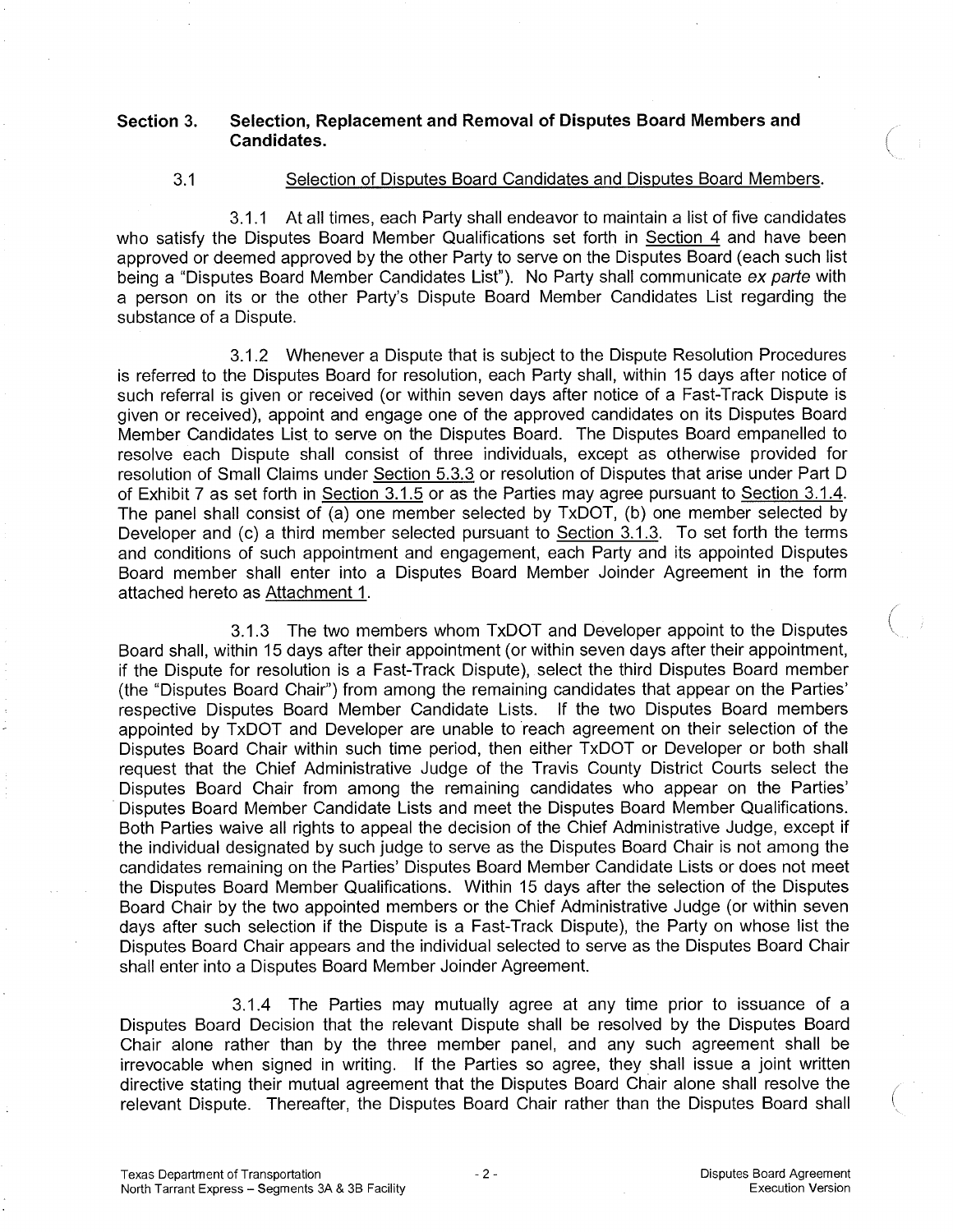resolve the relevant Dispute in accordance with the terms and conditions of this Disputes Board Agreement.

3.1.5 Disputes that arise under Section 1.5.3 of Part D of Exhibit 7 to the Agreement with respect to the forecasts of traffic and revenue under Sections 1.5.2(a) and 1.8 of Part D of Exhibit 7 to the Agreement (such a Dispute a "GP Capacity Improvements T&R Dispute") and that are referred to the Disputes Board for resolution shall be heard and decided by a specially constituted subcommittee of such Disputes Board (such subcommittee a "T&R Disputes Board Subcommittee"). The T&R Disputes Board Subcommittee shall consist of the Disputes Board Chair and three new members selected by the Disputes Board Chair in accordance with this Section 3.1.5. Subject to the provisions of this Section 3.1.5, a T&R Disputes Board Subcommittee that is constituted in accordance with this Section 3.1.5 shall constitute a Disputes Board for the sole purpose of resolving a GP Capacity Improvements T&R Dispute, shall not have any authority to resolve any other Dispute, and a Disputes Board Decision by a T&R Disputes Board Subcommittee with respect to a GP Capacity Improvements T&R Dispute shall be binding on the Disputes Board in connection with any related Dispute.

(a) Immediately after receipt of written notice of a GP Capacity Improvements T&R Dispute, the Disputes Board Chair shall provide TxDOT and Developer the opportunity to make recommendations to, and consult with, the Disputes Board Chair regarding the persons to be appointed as the three additional members to the T&R Disputes Board Subcommittee. The Disputes Board Chair shall decide upon the procedures for receiving recommendations and conducting consultations, which in any case shall be on an expedited basis and shall treat each Party in a non-discriminatory manner. For this limited purpose, the Parties expressly waive the application of Commercial Rule R-10 set forth in Attachment 2 attached hereto.

(b) Each of the three new members of the T&R Disputes. Board Subcommittee appointed by the Disputes Board Chair shall satisfy the following qualifications: (i) Not less than 20 years of experience working at a nationally or internationally recognized traffic and revenue consulting firm; (ii) not be subject to disqualification pursuant to Section 4.2, and (iii) not have worked for a consulting firm that has provided traffic and revenue consulting services to either Party in connection with the Dispute or the Facility.

(c) The members of the T&R Disputes Board Subcommittee selected in accordance with this Section 3.1.5 shall constitute Dispute Board members for the sole purpose of a GP Capacity Improvements T&R Dispute and be subject to all the provisions of this Disputes Board Agreement governing Dispute Board members with respect to the subject GP Capacity Improvements T&R Dispute, except that Sections 3.2, 4.1 and 4.3 shall not apply.

(d) When hearing and deciding upon any GP Capacity Improvements T&R Dispute, the T&R Disputes Board Subcommittee shall use as its baseline reference the traffic and revenue study and projections prepared by the traffic and revenue consultant that TxDOT and Developer mutually retain pursuant to Section 1.5.2 of Part D of Exhibit 7 to the Agreement. The Parties shall have the right to present arguments and evidence, including traffic and revenue studies and projections from other traffic and revenue consultants, in support of or in opposition to the study and projections of the mutually retained traffic and revenue consultant. The T&R Disputes Board Subcommittee shall duly weigh and consider all such evidence and arguments presented, and shall have the power to accept, modify, supplement or reject the baseline reference.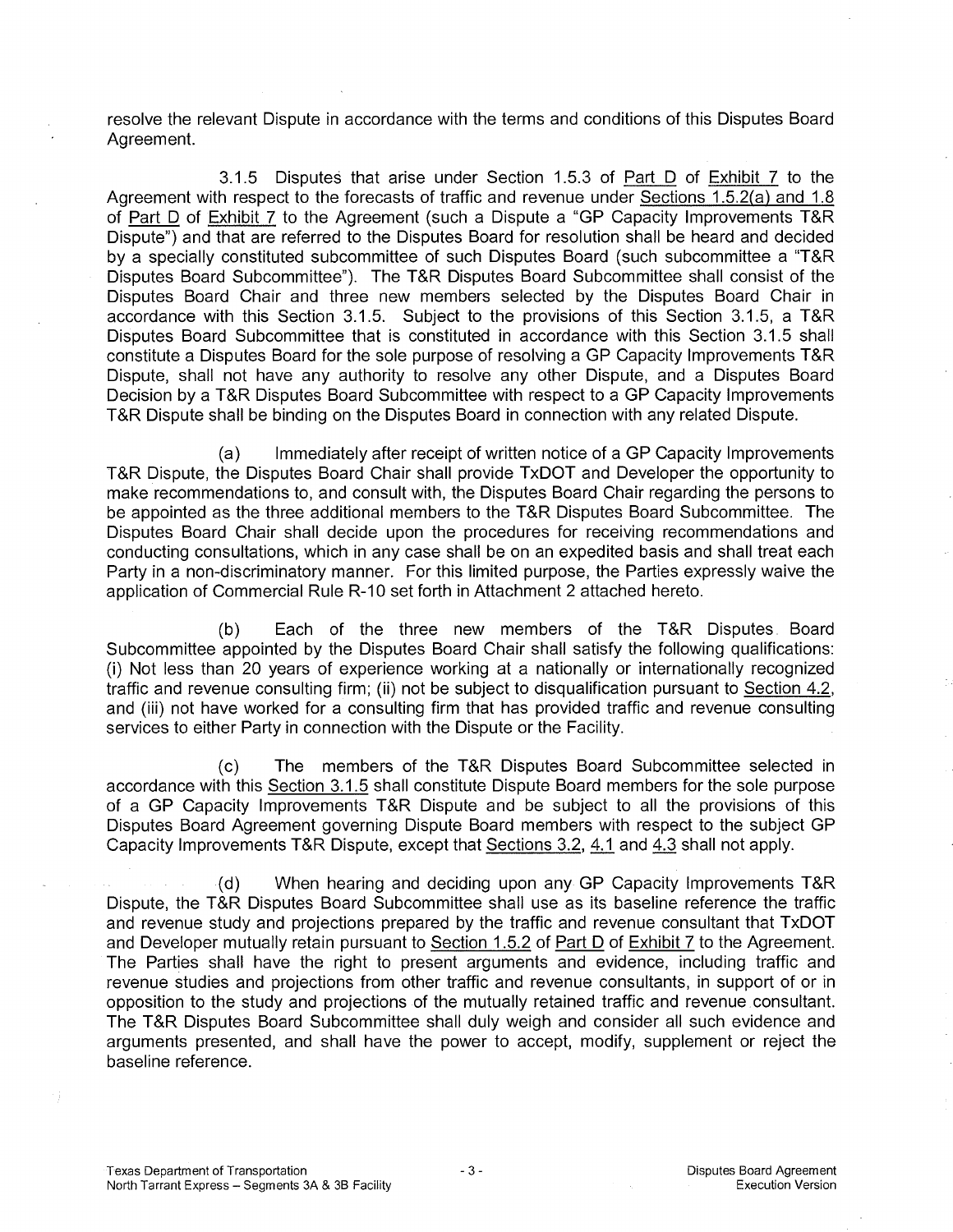# 3.2 Replacing Candidates on a Party's Disputes Board Member Candidates

List.

3.2.1 At any time, either Party may replace any individual on its respective Disputes Board Member Candidates List that is not then serving on the Disputes Board; provided, however, that no such individual shall be added to the Disputes Board Member Candidates List of the proposing Party (the "Nominating Party") until complete Disclosure Statements relating to such individual are furnished to the other Party (the "Evaluating Party") and the Evaluating Party approves or is deemed to approve such individual for inclusion on the Nominating Party's Disputes Board Member Candidates List. "Disclosure Statements" shall consist of the proposed Disputes Board Member candidate's resume of experience and a discussion of the Disputes Board Member Qualifications as they apply to the proposed candidate. Within 30 days after the Evaluating Party receives a proposed candidate's Disclosure Statements (the "Disputes Board Member Candidate Evaluation Period"), the Evaluating Party shall evaluate the proposed candidate's Disclosure Statements and notify the Nominating Party as to whether the candidate is approved by the Evaluating Party for inclusion on the Nominating Party's Disputes Board Member Candidates List.

3.2.2 During the Disputes Board Member Candidate Evaluation Period, the Evaluating Party (a) shall submit written inquiry to the Nominating Party if, in the Evaluating Party's reasonable judgment, the Disclosure Statements for the proposed candidate are incomplete such that, if they are not supplemented to the Evaluating Party's reasonable satisfaction, such incompleteness will comprise a basis for the Evaluating Party's disapproval of the proposed candidate and (b) may submit written inquiries to the Nominating Party if the Evaluating Party has questions or concerns about the proposed candidate's qualifications to serve on the Disputes Board in light of the Disputes Board Member Qualifications. Within 15 days after the Nominating Party's receipt of any such written inquiry from the Evaluating Party, the Nominating Party shall (or shall cause the proposed candidate to) furnish a written response to the Evaluating Party's inquiry. The Evaluating Party may submit up to three such written inquiries. The Disputes Board Member Candidate Evaluation Period shall be extended a total of 30 days (including the 15 day inquiry response period) for each written inquiry made by the Evaluating Party. The submission of incomplete Disclosure Statements (following written inquiry from the Evaluating Party so that the Nominating Party has the opportunity to supplement any such incomplete Disclosure Statements) or failure by the Nominating Party or its proposed candidate to fully respond to the Evaluating Party's written inquiry shall constitute a basis for the Evaluating Party to disapprove the proposed candidate during the Disputes Board Member Candidate Evaluation Period. If the Evaluating Party notifies the Nominating Party of its approval, or does not notify the Nominating Party of its disapproval, of a proposed candidate within the Disputes Board Member Candidate Evaluation Period (as it may be extended), such candidate shall be approved or deemed approved by the Evaluating Party.

3.2.3 During the course of the Nominating Party replacing five consecutive potential candidates on its Disputes Board Member Candidates List on a cumulative basis over time, the Evaluating Party may, upon notice to the Nominating Party, disapprove up to two proposed candidates for any or no reason. The Evaluating Party may, upon notice to the Nominating Party, only disapprove subsequently proposed candidates of the Nominating Party based on any such candidate's failure to satisfy the Disputes Board Member Qualifications (which failure shall be described in reasonable detail in the Evaluating Party's notice of disapproval).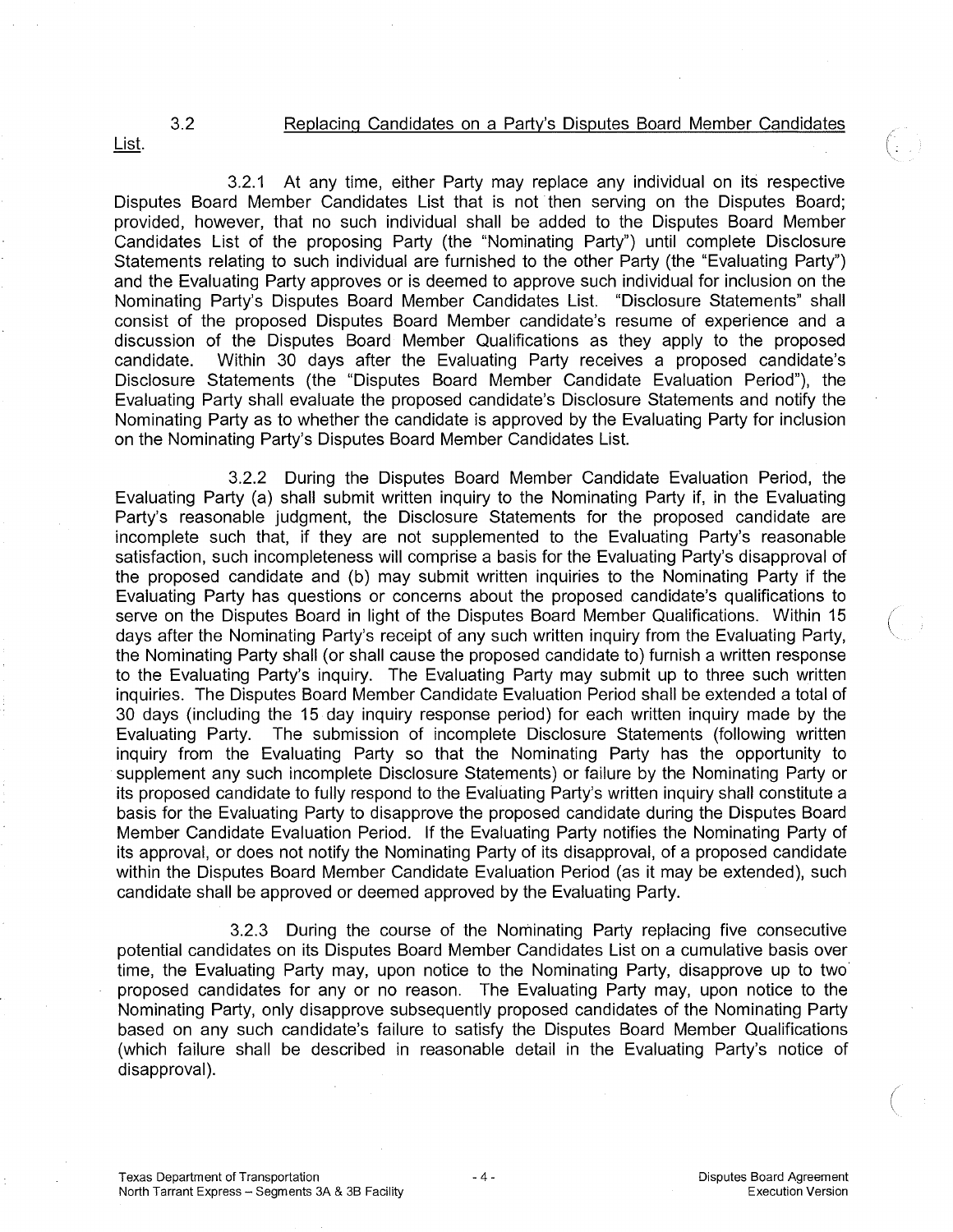3.2.4 If the Evaluating Party does not approve a proposed candidate for inclusion on the Nominating Party's Disputes Board Member Candidates List, the Nominating Party shall propose subsequent candidates in reasonably rapid succession, and the selection process shall continue until the Evaluating Party's approval is obtained or deemed obtained as to a proposed candidate's inclusion on the Nominating Party's Disputes Board Member Candidates List.

3.2.5 If the Evaluating Party disapproves a proposed candidate of the Nominating Party due to failure of such candidate to satisfy the Disputes Board Member Qualifications, but the Nominating Party disagrees that such candidate is not qualified or eligible for service, the Nominating Party may seek resolution pursuant to Section 17.8.4 of the Agreement.

### 3.3 Removal of Disputes Board Member; Appointment of Replacement.

3.3.1 Subject to Section 3.3.2, any of the Persons specified in this Section 3.3.1 at any time may terminate the appointment of a Disputes Board member (including the Disputes Board Chair) due to (a) Disputes Board Member Conflict of Interest or (b) Disputes Board Member Misconduct (such termination constituting a termination "For Cause" hereunder). Subject to Section 3.3.2, termination for Cause shall be effective upon service of such Person's notice of termination on the affected Disputes Board member and the Parties. Following termination and removal For Cause, or the death or resignation of a Disputes Board member, the Disputes Board shall not proceed with the resolution of the applicable Dispute until a replacement has been appointed.

(a) Any two members of the Disputes Board may terminate the third Disputes Board member's appointment For Cause;

(b) TxDOT and Developer may, upon mutual agreement, terminate any Disputes Board member's appointment For Cause or without cause; and

(c) TxDOT or Developer may unilaterally terminate the appointment of any Disputes Board member For Cause.

3.3.2 If a Disputes Board member's appointment is terminated For Cause and a Party disagrees that such Disputes Board member should have been terminated For Cause, such Party may, within five Business Days after such Party receives notice of the Disputes Board member's termination of appointment, seek resolution pursuant to Section 17.8 of the Agreement. The Disputes Board member who is the subject of the disputed termination For Cause shall not participate in the resolution of such Dispute, but may be called to provide testimony and evidence. A Party may not unilaterally or by mutual agreement with the other Party terminate the appointment of any Disputes Board member For Cause and then dispute the proprietary of such termination. If the resolution of the Dispute is that termination of a Disputes Board member For Cause was unjustified, such termination shall be void.

3.3.3 In the event that one or more Disputes Board members needs to be replaced due to removal, death or resignation of one or more Disputes Board members, replacement Disputes Board members shall be appointed in the same manner as the predecessor Disputes Board members until the Disputes Board is reconstituted as a three person board. The Parties shall commence the process to appoint each replacement Disputes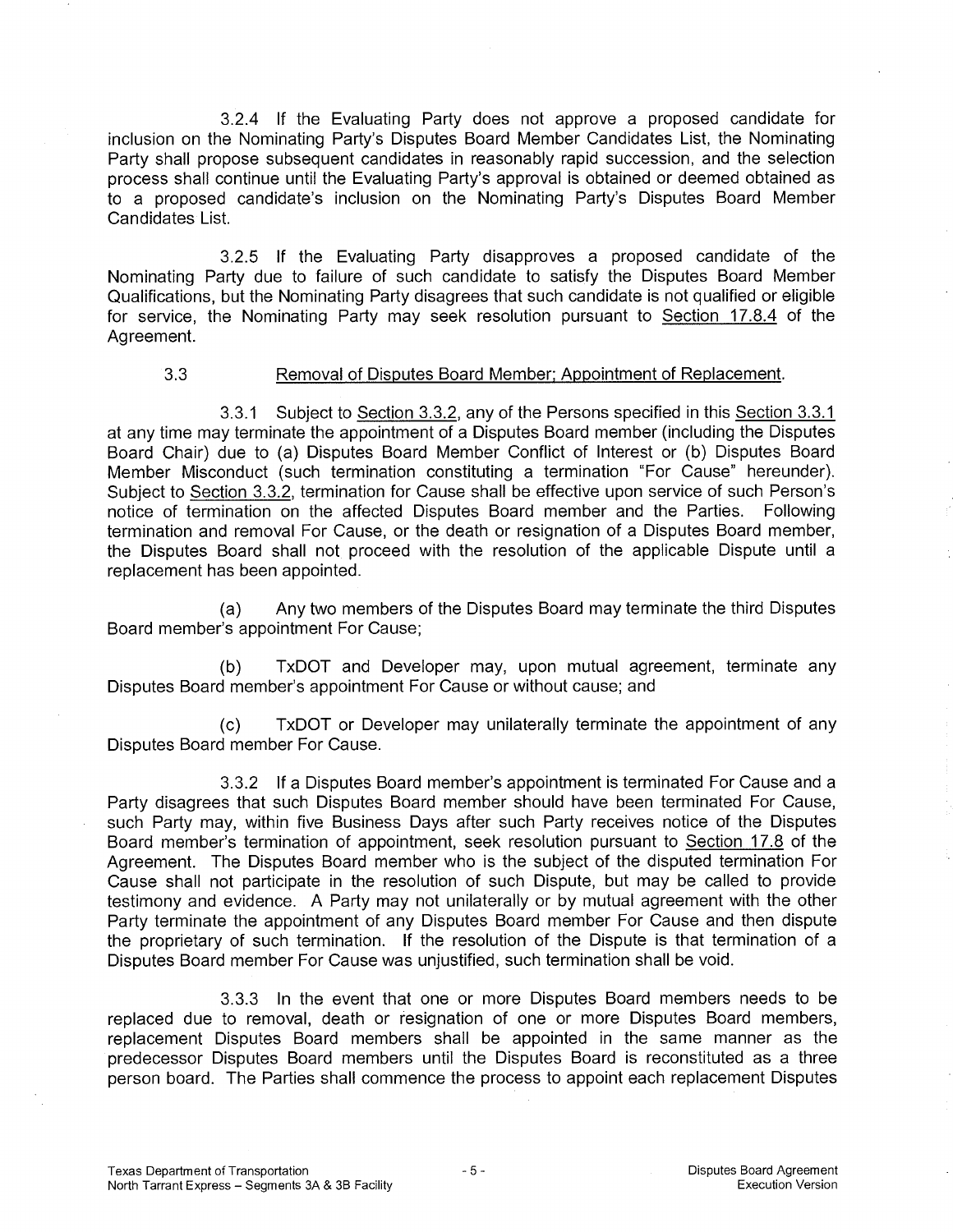Board member as soon as notice of removal, death or resignation is given or received and shall complete the appointment as soon as possible, but in no event more than 30 days thereafter.

## **Section 4. Qualifications and Conduct of Disputes Board Members.**

"Disputes Board Member Qualifications," as they pertain to each Disputes Board Member or proposed candidate for inclusion on a Party's Disputes Board Member Candidate List, consist of the requisite experience described in Section 4.1 and the absence of grounds for disqualification as described in Section 4.2.

4.1 Requisite Experience. Except as otherwise set forth in Section 3.1.5, all Disputes Board members shall be attorneys who (a) are retired judges with at least ten years prior experience as a sitting judge or (b) are active members of the State Bar of Texas or any other state bar (of the United States) with at least ten years prior experience acting as mediators, arbitrators or dispute board members for commercial disputes, in either case who have not been subject to disciplinary action within the past ten years. Preference shall be given to attorneys who, in addition to meeting the foregoing qualifications, are also experienced in interpreting or adjudicating contract rights and claims involving financing, design, construction, operations and/or maintenance of public infrastructure projects. The other Party cannot disapprove a proposed candidate for inclusion on a Party's Dispute Board Member Candidate List due to lack of preferred qualifications if the Candidate List includes two other candidates who have one of the preferred qualifications.

4.2 Disqualification. No Disputes Board member shall have a Disputes Board Member Conflict of Interest or a financial interest in the Facility, in any Contract or in the outcome of any Dispute decided hereunder, except for payments to that member for services on the Disputes Board.

## 4.3 Effect of Party's Prior Approval of Disputes Board Member.

4.3.1 An Evaluating Party's approval or deemed approval of a proposed candidate for inclusion on the Nominating Party's Disputes Board Member Candidates List shall constitute an irrevocable waiver of any subsequent objection to such individual's lack of qualifications under Section 4.1 (except if such individual's lack of qualifications constitutes Misconduct, as addressed in Section 4.3.2).

4.3.2 No approval or deemed approval by the Evaluating Party of a proposed candidate for inclusion on the Nominating Party's Disputes Board Member Candidates List shall constitute a waiver of any objection to a Conflict of Interest or Misconduct of such individual under Section 4.2, except that any matter fully disclosed in an individual's Disclosure Statements prior to inclusion of such individual on the Nominating Party's Disputes Board Member Candidates List with the approval or deemed approval of the Evaluating Party may not be subsequently asserted by the Evaluating Party as a Conflict of Interest or Misconduct constituting grounds for termination and removal of such individual from the Nominating Party's Disputes Board Member Candidates List or from service as a Disputes Board member.

## **Section 5. Procedures and Scope of Work of the Disputes Board.**

5.1 Procedures; Modification of Procedures. The Disputes Board shall conduct its proceedings to resolve a Dispute in accordance with the requirements specified or referenced herein; provided, however, that: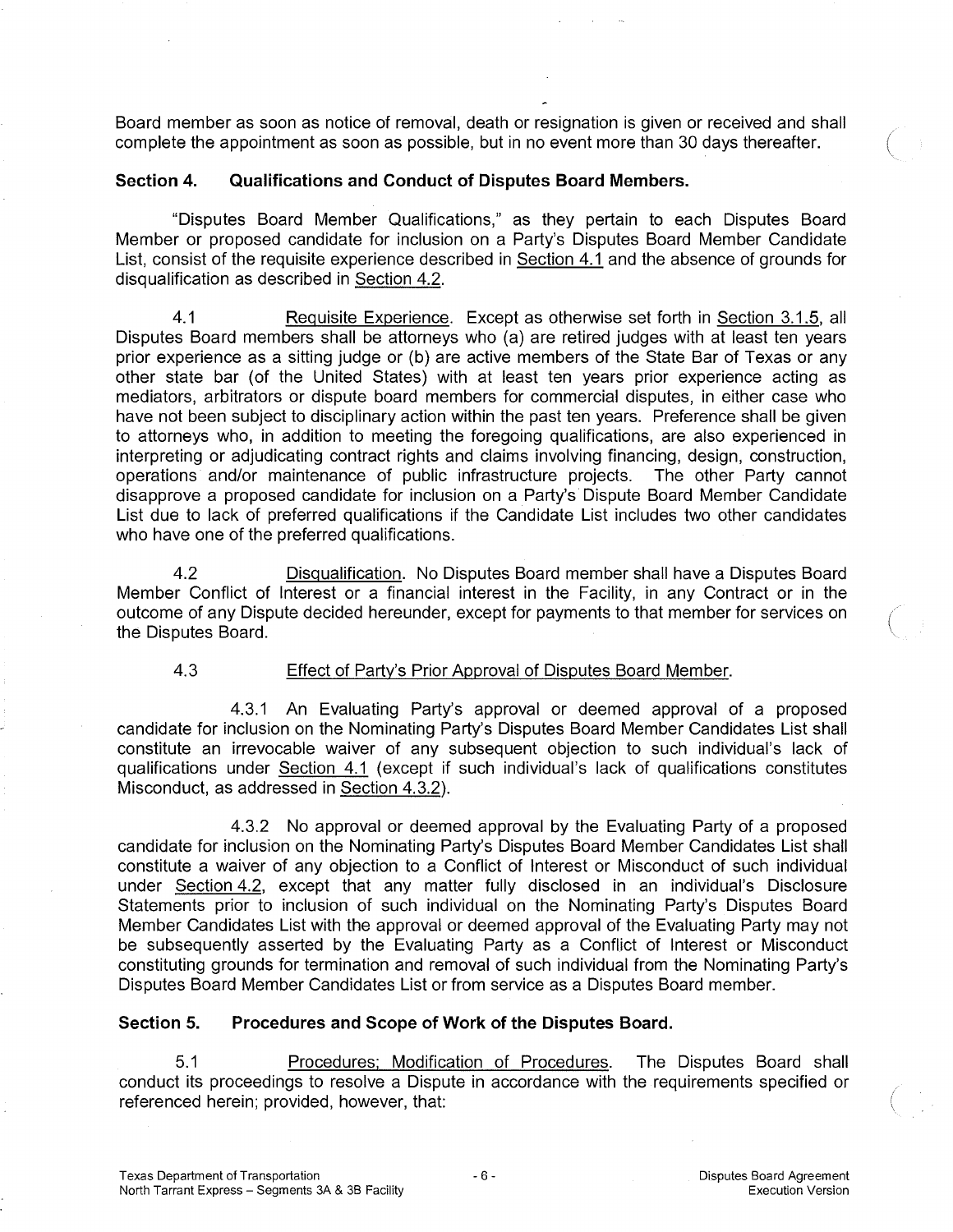(a) The Parties may jointly modify the procedures applicable to the Disputes Board's proceedings to resolve a Dispute, effective upon the Disputes Board Chair's receipt of the Parties' written notice describing such modification in detail (the foregoing being without limitation to any requirements applicable to the Parties' amendment of the Agreement or any requirements applicable to modification of the DRP Rules or the Sections of the Code under which the DRP Rules are promulgated); and

(b) The Disputes Board may modify the procedures applicable to its proceedings to resolve a Dispute so as to be more responsive to the needs of the Parties, provided that (i) the Disputes Board Chair issues written notice to the Parties describing the proposed modification in detail and (ii) both Parties give their written consent thereto. Such modification shall take effect upon the Disputes Board Chair's receipt of the Parties' written consent.

5.2 Jurisdiction. If a responding Party asserts that a particular claim, demand, dispute, disagreement or controversy is a matter identified in Section 17.8.1.5 of the Agreement as beyond the Dispute Board's authority, the Disputes Board shall hear, consider and render a determination with respect to such assertion as a preliminary matter prior to consideration of the underlying matter. If the Disputes Board determines that the claim, demand, dispute, disagreement or controversy is a matter identified in Section 17.8.1.5 of the Agreement as beyond its authority, then it shall issue a Disputes Board Decision dismissing the same, without prejudice to the claiming Party's right to appeal such Disputes Board Decision in accordance with Section 17.8.5.1 of the Agreement or to pursue the claim, demand, dispute, disagreement or controversy in the proper jurisdiction. If the Disputes Board determines the claim, demand, dispute, disagreement or controversy is a matter within its authority, it shall issue such determination in writing to the Parties, including its reasoning, proceed to consideration of the underlying matter, and include in the Disputes Board Decision on the underlying matter findings of fact, conclusions and a decision on the issue of its authority. No appeal may be taken from the Disputes Board's determination that it has the requisite authority over the matter until a Disputes Board Decision is rendered on the underlying matter. If the responding Party asserts lack of authority before the Disputes Board prior to hearings on the underlying matter, then the responding Party's appearance in the Disputes Board proceedings to contest the underlying matter shall be without waiver of or prejudice to its right to appeal in accordance with Section 17.8 of the Agreement the Disputes Board's determination of authority.

# 5.3 Procedures for Disputes Board's Resolution of Disputes.

5.3.1 The Disputes Board shall conduct its proceedings in accordance with the Commercial Rules, including any time periods listed therein for actions by the Disputes Board. "Commercial Rules" means the dispute resolution proceedings set forth in Attachment 2 attached hereto. For Fast-Track Disputes, the time frames provided in the Commercial Rules for Expedited Procedures (as defined in Attachment 2) shall apply in accordance with the Commercial Rules.

5.3.2 Each Disputes Board member, or the Disputes Board Chair on behalf of the Disputes Board, shall promptly notify the Parties if any circumstance has arisen or is likely to arise that would prevent prompt resolution of the applicable Dispute in accordance with the Commercial Rules and this Disputes Board Agreement.

5.3.3 The following provisions pertain to Small Claims: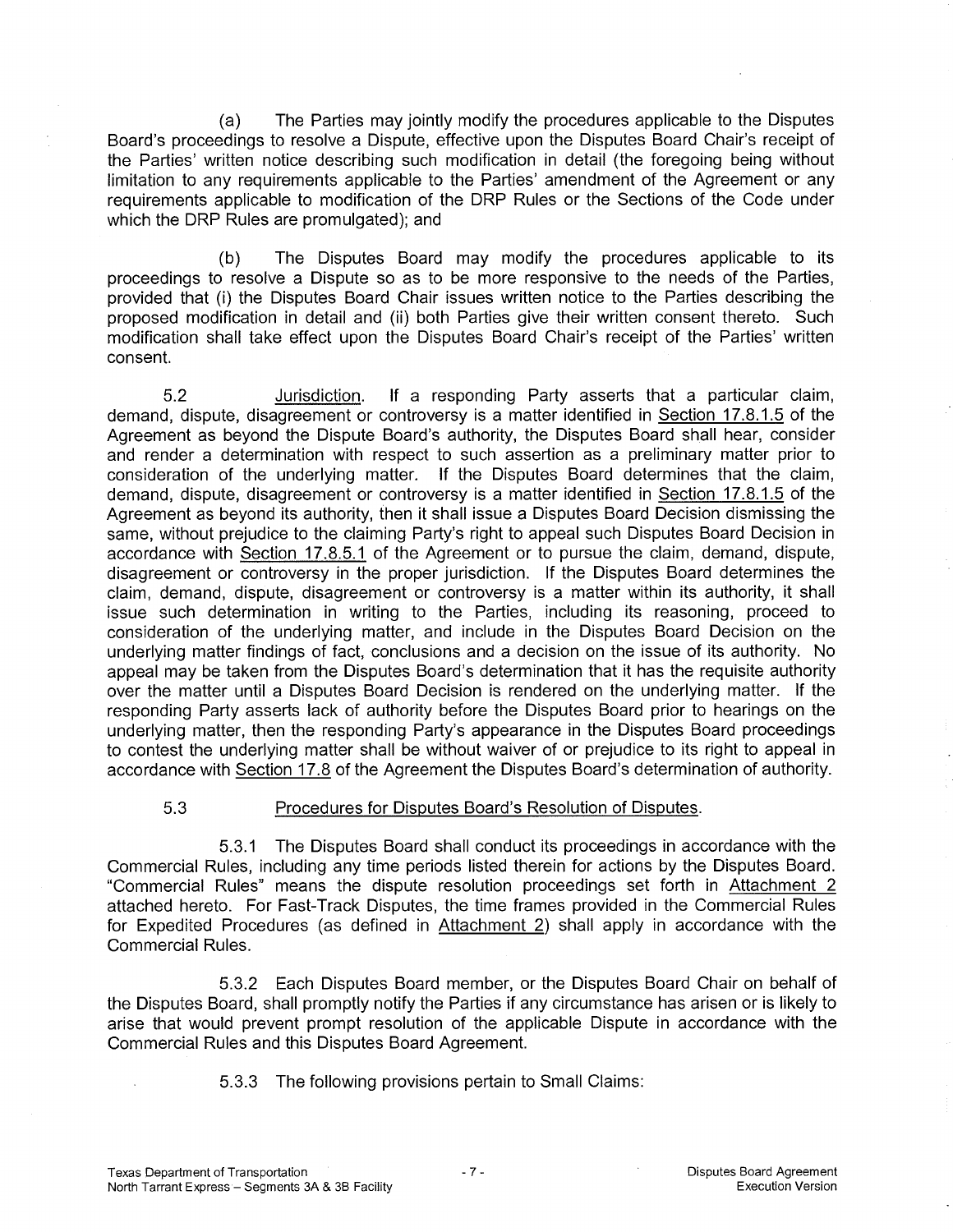(a) A "Small Claim" is a Claim or related or similar Claims that arise fairly contemporaneously out of the same set of acts, events or circumstances, that the Parties mutually agree to have resolved solely by the Disputes Board Chair, and that the Parties mutually agree will be subject to an aggregate cap on award. A non-binding example of a Small Claim is where the cumulative amount in controversy of a Claim or related or similar Claims is \$500,000 or less.

(b) Once the Disputes Board Chair is appointed to resolve a Small Claim, the other two Disputes Board members shall be released from further service. Alternately, the Parties may, but are not obligated to, bypass appointment of two Dispute Board members and directly select a mutually acceptable individual from the Dispute Board Member Candidates Lists to serve as the Disputes Board Chair to resolve the Small Claim. Thereafter, in the context of the Disputes Board Chair's resolution of a Small Claim hereunder, all references in the dispute resolution procedures established in Section 17.8.4 of the Agreement to the "Disputes Board" or the "Disputes Board members" shall mean and refer to the Disputes Board Chair. At any time prior to the close of the Disputes Board hearing under R-27 of the Commercial Rules, if, due to amendment of the Dispute as to the amount in controversy, aggregation of the Dispute with other Disputes or other changes that cause a Party to no longer consent to resolution of the Dispute as a Small Claim by the Dispute Board Chair, such Party may, upon notice to the Disputes Board Chair and the other Party, withdraw its assent to resolution of the Dispute as a Small Claim by the Disputes Board Chair and require that a full three-member Disputes Board be empanelled to resolve such Dispute.

(c) The Disputes Board Chair shall have no authority to award compensation or damages in a Disputes Board Decision regarding a Small Claim aggregating more than the mutually agreed aggregate cap on award, and TxDOT or Developer as the claiming Party, as the case may be, asserting a Small Claim hereby irrevocably waives any right, at law or in equity, to any damages or award arising out of such Small Claim in excess of such cap.

### 5.4 Aggregation of Disputes.

(a) Except with respect to GP Capacity Improvements T&R Disputes, either Party shall be entitled to request the Disputes Board to aggregate the consideration of multiple Disputes for resolution by the Disputes Board where common questions of fact, Law and contract interpretation and the efficiencies to be gained in conducting a single proceeding to resolve all such Disputes merit the aggregate consideration of all such Disputes. Upon receipt of such a request, the Disputes Board shall consider the aggregated Disputes in a single proceeding unless, as a preliminary matter, the Disputes Board determines (after considering any evidence presented by the Parties in support of, or in opposition to, the proposed aggregation) that this is inappropriate. The Disputes Board shall revise or deny the proposed aggregation if there are insufficient common questions of fact, Law and contract interpretation among the proposed aggregated Disputes, or if the efficiencies to be gained by conducting a single proceeding to resolve such Disputes are outweighed by the need for separate and independent resolution of some or all of the proposed aggregated Disputes. The Disputes Board shall specify, in a Disputes Board Decision on this matter, which Disputes (if any) are to be aggregated and which Disputes (if any) are to be excluded from aggregation. Those not aggregated shall be considered by a separately empanelled Disputes Board in a separate proceeding. A Disputes Board Decision regarding whether Disputes will be aggregated for resolution in a single proceeding before the Disputes Board shall be final, binding and not subject to appeal.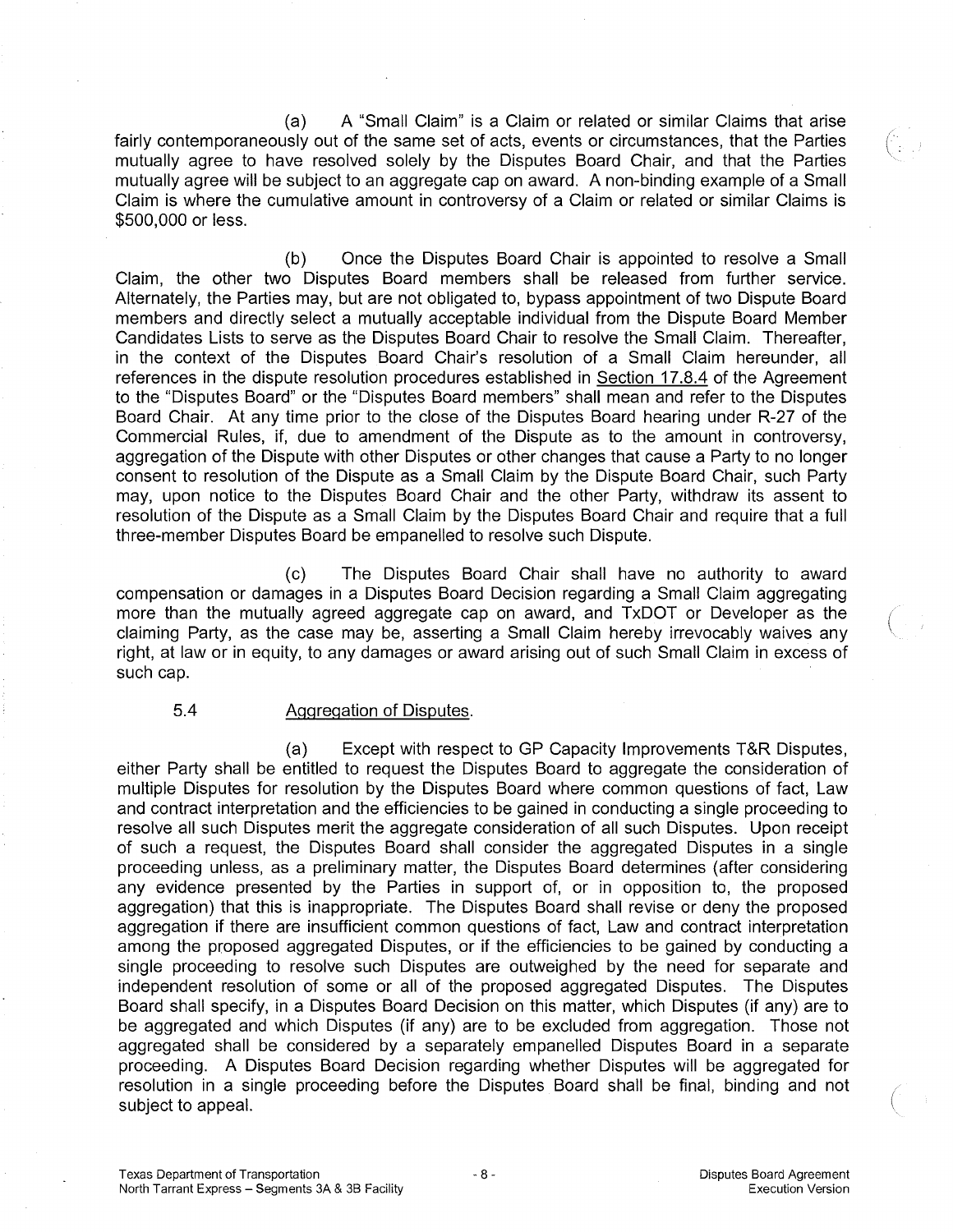(b) In the event of concurrent GP Capacity Improvements T&R Disputes or GP Capacity Improvements T&R Disputes that are concurrent with a Dispute regarding the determination of the GP Public Funds Amount for the same GP Capacity Improvements, such Disputes shall be aggregated and considered in a single proceeding before a Disputes Board that has constituted a T&R Disputes Board Subcommittee in accordance with Section 3.1.5.

5.5 Issuance of Disputes Board Decision and Any Minority Report. The Disputes Board should make every effort to reach a unanimous decision among the Disputes Board members. If this proves infeasible, for Disputes other than GP Capacity Improvements T&R Disputes, the dissenting Disputes Board member may prepare a minority report. With respect to GP Capacity Improvements T&R Disputes , a decision by three of the four members of the T&R Disputes Board Subcommittee, or if there is no majority decision, a unanimous decision by two of the T&R Disputes Board Subcommittee members who were appointed by the Disputes Board Chair, shall constitute the Disputes Board Decision with respect to such GP Capacity Improvements T&R Disputes. Within 20 days after the final hearing on a Dispute (and within five days after the final hearing on a Fast-Track Dispute), the Disputes Board Chair shall issue to the Parties the Dispute Board Decision, including the Disputes Board's and T&R Disputes Board Subcommittee's written findings of fact and conclusions of law in support of the Disputes Board Decision. For the limited purpose of any GP Capacity Improvements T&R Dispute, the Parties hereby expressly waive the application of Commercial Rule R-32 set forth in Attachment 2 attached hereto.

5.6 Confidential Materials; Return or Destruction Thereof. "Confidential Materials" are all documents, other written materials and information presented or exchanged in a proceeding before the Disputes Board that are confidential pursuant to Section 17.8.9 of the Agreement. Each Disputes Board member shall maintain the privacy of Confidential Materials pursuant to Section 17.8.9 of the Agreement. Within 30 days after the Disputes Board Chair receives written notice of issuance of a final, non-appealable order on a Dispute that was the subject of a Disputes Board Decision, the Disputes Board Chair shall furnish written notice to each Party listing the Confidential Materials in the Disputes Board's possession and, except for those Confidential Materials that a Party directs the Disputes Board to return to such Party in writing within 15 days after receipt of such notice, the Disputes Board Chair shall destroy all copies of all Confidential Materials in the Disputes Board's possession. Until the time for the Disputes Board Chair's issuance of the foregoing written notice, the Disputes Board shall hold all Confidential Materials in confidence.

5.7 Dissolution of Disputes Board. Once there is issued a final, nonappealable order on a Dispute that was the subject of a the Disputes Board Decision, the Disputes Board shall be dissolved and the Disputes Board members serving on such Disputes Board shall be released from further service.

# **Section 6. Reserved.**

# **Section 7. TxDOT and Developer Responsibilities.**

7.1 TxDOT Responsibilities. TxDOT shall serve upon each Disputes Board member one copy of the Agreement. TxDOT shall also serve upon each Disputes Board member (and concurrently upon Developer) any other documents which are or may become pertinent to the activities of the Disputes Board, including but not limited to any Change Order, Directive Letter or other written direction, instruction, determination or decision of TxDOT.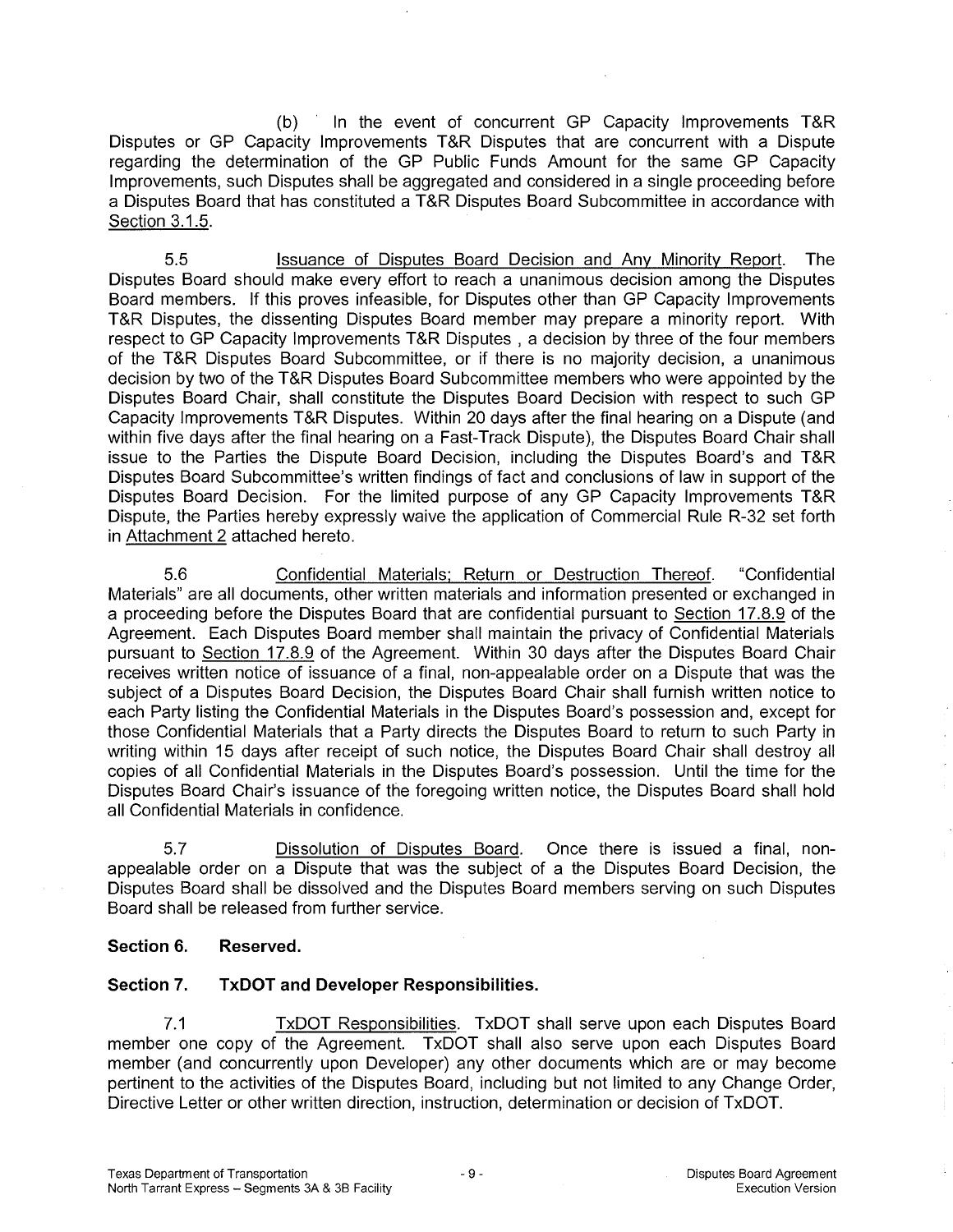7.2 Developer Responsibilities. Developer shall serve on each Disputes Board member (and concurrently on TxDOT) one set of any documents which are or may become pertinent to the activities of the Disputes Board, except those documents furnished by TxDOT. Such documents may include, but shall not be limited to, any drawings or sketches, calculations, procedures, schedules, estimates or other documents and Submittals which are used in the performance of the Work or in justifying or substantiating Developer's position.

## 7.3 Parties' Responsibilities for Costs and Expenses; Cooperation.

7.3.1 Each Party shall be responsible and make payment for its one-half share of all facilities fees, support services costs and other expenses of the Disputes Board's proceedings within 30 days after receipt of invoices for such costs and expenses. A Party that disputes an invoice for any such cost or expense relating to the Disputes Board's proceedings shall notify the other Party of such dispute promptly after receipt of such invoice. If either Party fails to pay its share of the amount owing under any invoice for such costs and expenses at the time required for payment, then, unless the non-paying Party has promptly disputed the amount due, (a) the other Party may make payment in lieu of the non-paying Party and (b) the paying Party will be entitled to recover (or offset) the amount paid on behalf of the refusing Party, with interest at a floating rate equal to the LIBOR in effect from time to time until the date the amount due is paid, no matter which Party is the prevailing Party.

7.3.2 Each Party shall diligently cooperate with the Disputes Board and the other Party and shall perform such acts as may be necessary to obtain an efficient and expeditious resolution of the Dispute submitted to the Disputes Board. If either Party fails to diligently cooperate with the Disputes Board or the other Party (upon evidence of such failure presented to and evaluated by the Disputes Board) and the Disputes Board determines that such failure was egregious, the Disputes Board shall take into account such egregious failure to cooperate in its Disputes Board Decision; subject, however, to the limitations on the Disputes Board's authority set forth in Section 17.8.4.1 of the Agreement.

## **Section 8. Term.**

Consistent with the DRP Rules, the term of this Disputes Board Agreement shall commence on the Effective Date and continue in full force and effect for the Term of the Agreement and thereafter for so long as either Party has any obligation under the FA Documents until the applicable statute of limitations on any Dispute in regard to such obligation has expired.

## **Section 9. Payment of Disputes Board Members' Fees, Costs and Expenses.**

9.1 Payment for Services. Payment of fees for work performed and services rendered by each Disputes Board member and for his or her direct out-of-pocket costs and expenses shall be calculated in accordance with the payment terms set forth for such Disputes Board member in his or her Disputes Board Member Joinder Agreement. The personal services of the Disputes Board member are a condition to receiving payments hereunder. Such payments shall be full compensation for work performed and services rendered by each respective Disputes Board member, and for all labor, materials, supplies, equipment and incidentals necessary for such Disputes Board member's participation on the Disputes Board.

9.2 Disputes Board Member Invoices. Each Disputes Board member shall submit invoices concurrently to TxDOT and Developer on a monthly basis for payment of the full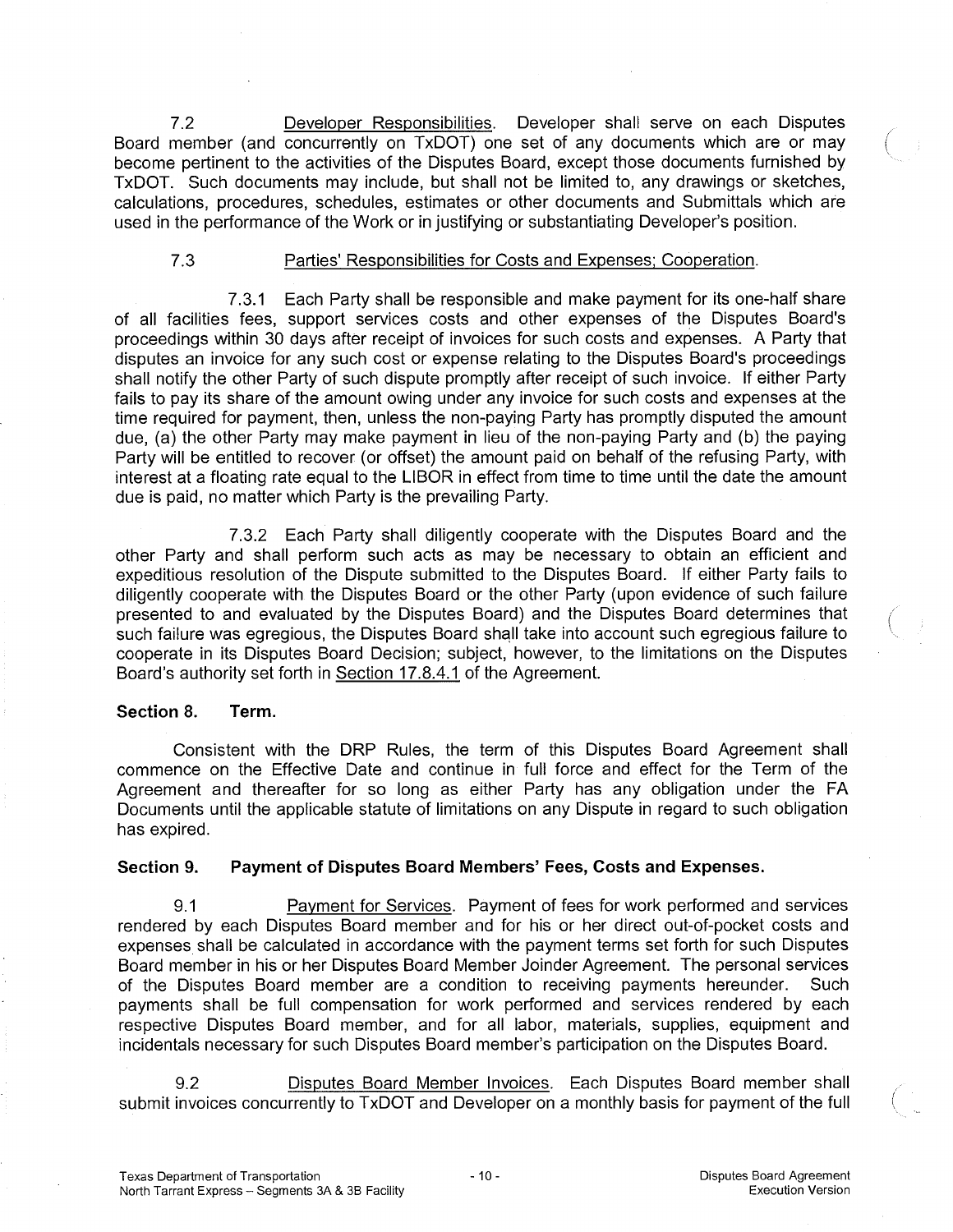amount due for such Disputes Board member's work performed and services rendered in the prior month. Such invoices shall be in a format approved by TxDOT and Developer, accompanied by an itemization of days and hours billed along with a description of activities performed during each day in that billing period, and an itemization of direct non-salary costs incurred supported by copies of the original bills, invoices, expense accounts and miscellaneous supporting data. Such invoices shall specify that the invoiced Party is responsible only for onehalf of the invoiced amount. The amount to be paid shall be established from the applicable billing rate set forth in each Disputes Board member's Disputes Board Member Joinder Agreement plus costs and expenses in accordance with such agreement.

9.3 Payment by Parties. Each Party shall be responsible and make payment for one-half of all fees, costs and expenses of the Disputes Board members' service on the Disputes Board. Such costs and expenses include, but are not limited to, required travel of the Disputes Board members, and the costs of witnesses and of any proof produced at the direct request of the Disputes Board. Each Disputes Board member will be paid within 30 days of the Parties' receipt and acceptance of invoices therefor. A Party that disputes a Disputes Board member's invoice shall notify such member and the other Party in writing of such dispute promptly after receipt of such invoice. If either Party fails to pay its share of the amount owing to any Disputes Board member at the time required for payment, then, unless the non-paying Party has promptly disputed the amount due, (a) the other Party may make payment in lieu of the non-paying Party and (b) the paying Party will be entitled to recover (or offset) the amount paid on behalf of the refusing Party, with interest at a floating rate equal to the LIBOR in effect from time to time until the date the amount due is paid, no matter which Party is the prevailing Party.

9.4 Retention of Cost Records and Accounts. Disputes Board members shall keep available for inspection by representatives of TxDOT and Developer, for a period of five years after final payment, the cost records and accounts pertaining to this Disputes Board Agreement and the performance of work and rendition of services as a member of the Disputes Board. If any claim arising out of the Disputes Board member's services or compensation under this Disputes Board Agreement is initiated before the expiration of the five year period, the Disputes Board member shall retain the cost records and accounts until such claim is completed.

9.5 Parties to Bear Own Costs. Each Party shall bear its own costs arising out of or in connection with the Dispute Resolution Procedures. The Party producing a witness shall bear the fees, costs and expenses of such witness, except that the Parties shall split the expenses for any expert witness retained by the Disputes Board to advise them regarding a Dispute.

### **Section 10. Nonassignability.**

Disputes Board members shall not assign or delegate any of the work or services to be rendered in connection with the Dispute Resolution Procedures without the prior written consent of both TxDOT and Developer.

## **Section 11. Legal Relations.**

11.1 Disputes Board Member as Independent Contractor. The Parties mutually understand and agree that any Disputes Board member, in the performance of duties as a Disputes Board member on the Disputes Board, is acting in the capacity of an independent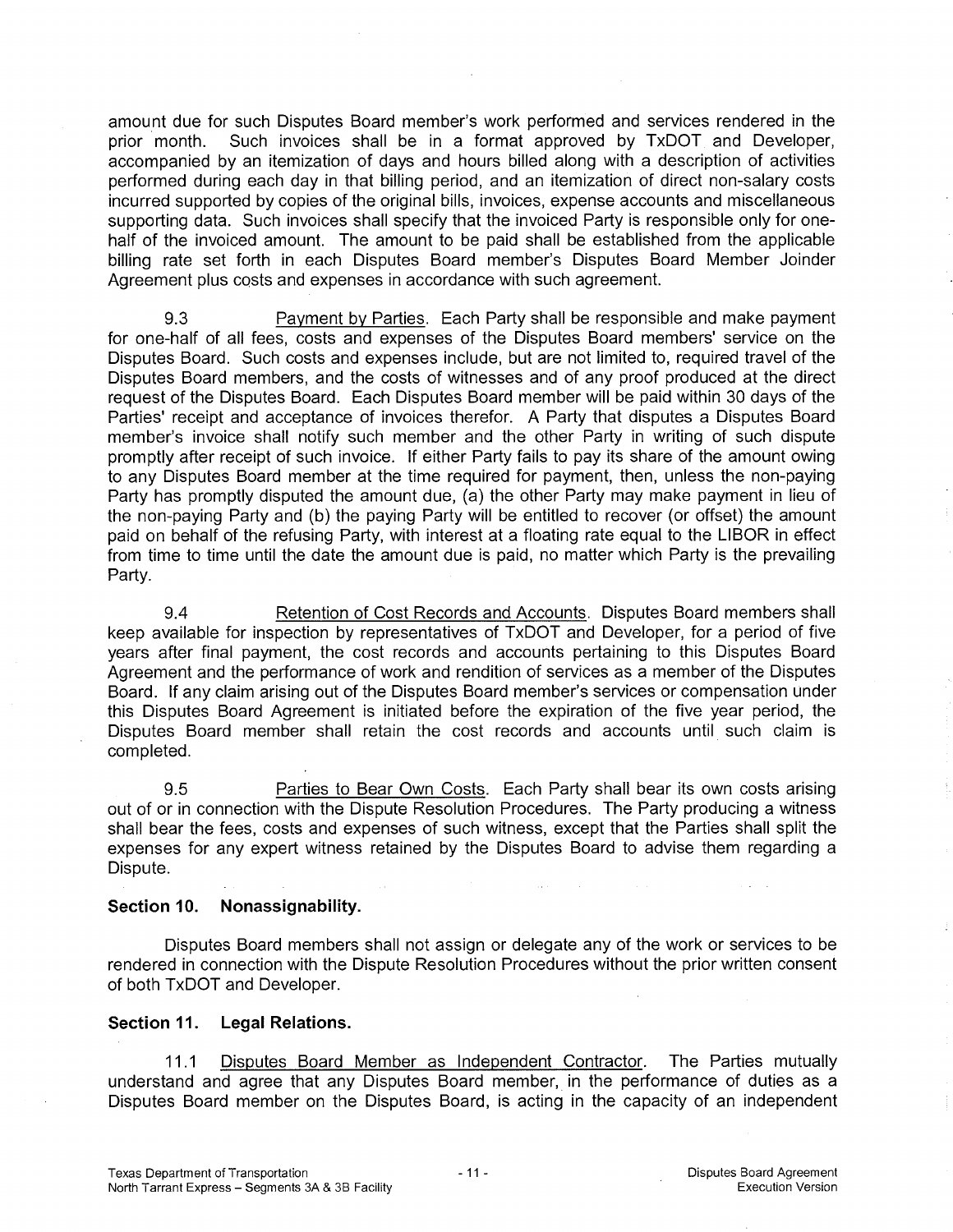contractor and not as an employee or agent of TxDOT or Developer. No Disputes Board member will be entitled to any employee benefits from either Party.

11.2 No Effect on Potential Liabilities. Except for the payment, offset and reimbursement obligations agreed to by the Parties as set forth herein, nothing in this Disputes Board Agreement alters the potential liabilities of either Party.

11.3 Damages Waiver. Neither TxDOT nor Developer will hold any Disputes Board member responsible for claims, damages, losses and expenses, including, but not limited to attorneys' fees and expenses, arising out of or resulting from the actions and recommendations of the Disputes Board, and the Parties expressly waive any right to the foregoing, except as a result of fraud, willful misconduct or criminal actions of the applicable Disputes Board member.

#### **Section 12. Applicable Law.**

The Disputes for resolution by the Disputes Board shall be governed by and resolved under the Laws of the State of Texas, without regard to conflicts of law principles that would refer one to the Laws of another State.

#### **Section 13. Amendment in Writing.**

This Disputes Board Agreement may be altered, amended or revoked only by an instrument in writing signed by each Party. No verbal agreement or implied covenant or agreement shall be held to vary the terms hereof, any statute, law or custom to the contrary notwithstanding.

#### **Section 14. Complementary Provisions; Order of Priority.**

The Parties intend for the procedures established in Section 17.8.4 of the Agreement and the terms and conditions of this Disputes Board Agreement to be complementary. In the event of any conflict between this Disputes Board Agreement and Section 17.8.4 of the Agreement, the Agreement shall control.

#### **Section 15. Notices.**

Notices hereunder shall be sent as provided in Section 24.12 of the Agreement. The address for each Disputes Board member shall be set forth on the signature page of each Disputes Board Member Joinder Agreement.

IN WITNESS WHEREOF, the Parties, intending to be legally bound, have executed this Disputes Board Agreement as of the Effective Date.

[Signature Page Immediately Follows]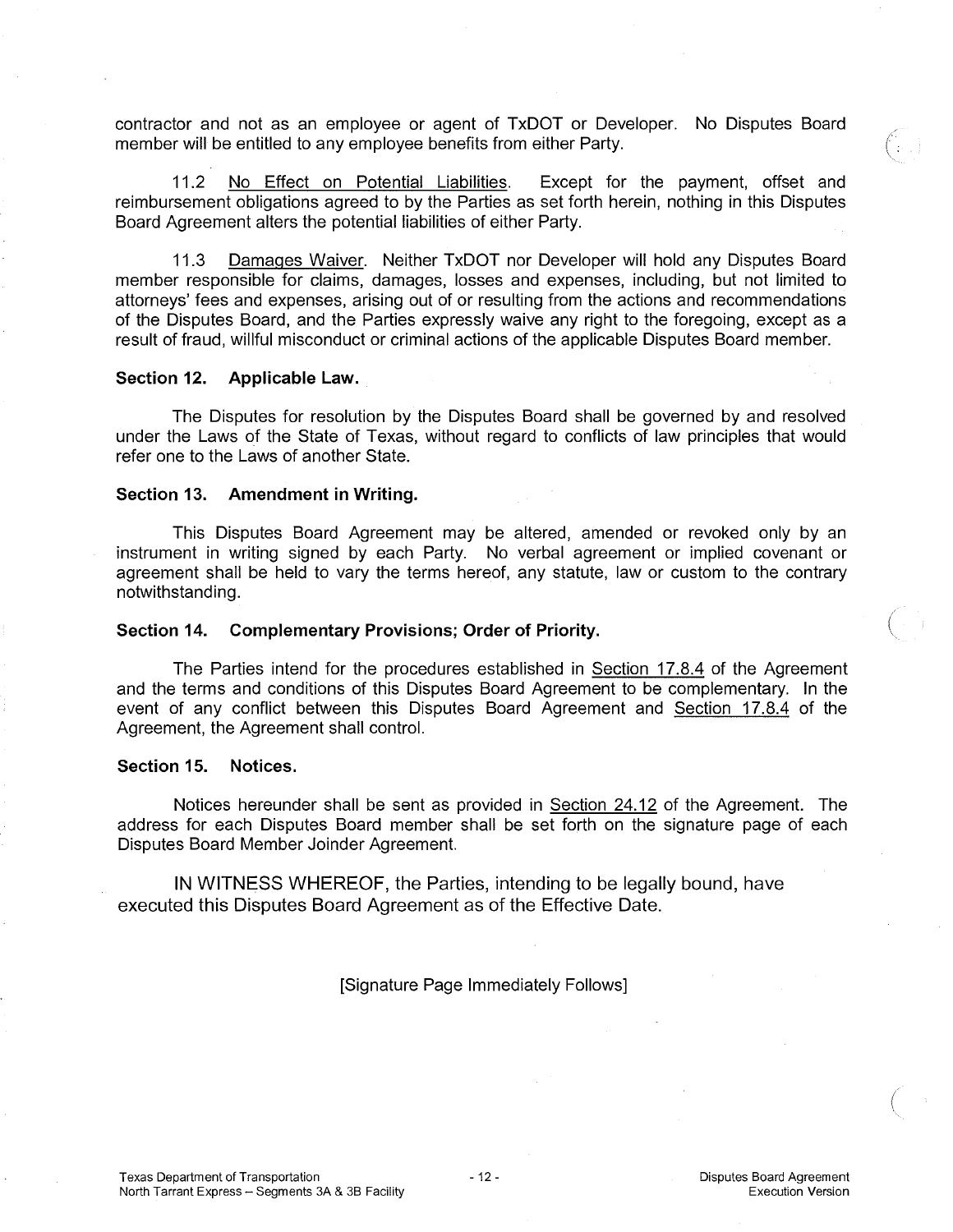**Developer: TxDOT:** 

**NTE Mobility Partners Segments 3, LLC TEXAS DEPARTMENT OF** 

By: <u>Mulled Ward Colle</u><br>By: <u>Micolas Rubio</u>

Title: Authorized Representative

By: Name: Sven Kottwitz

Title: Authorized Representative

**TRANSPORTATION** 

By: Phil Wilson

Executive Director